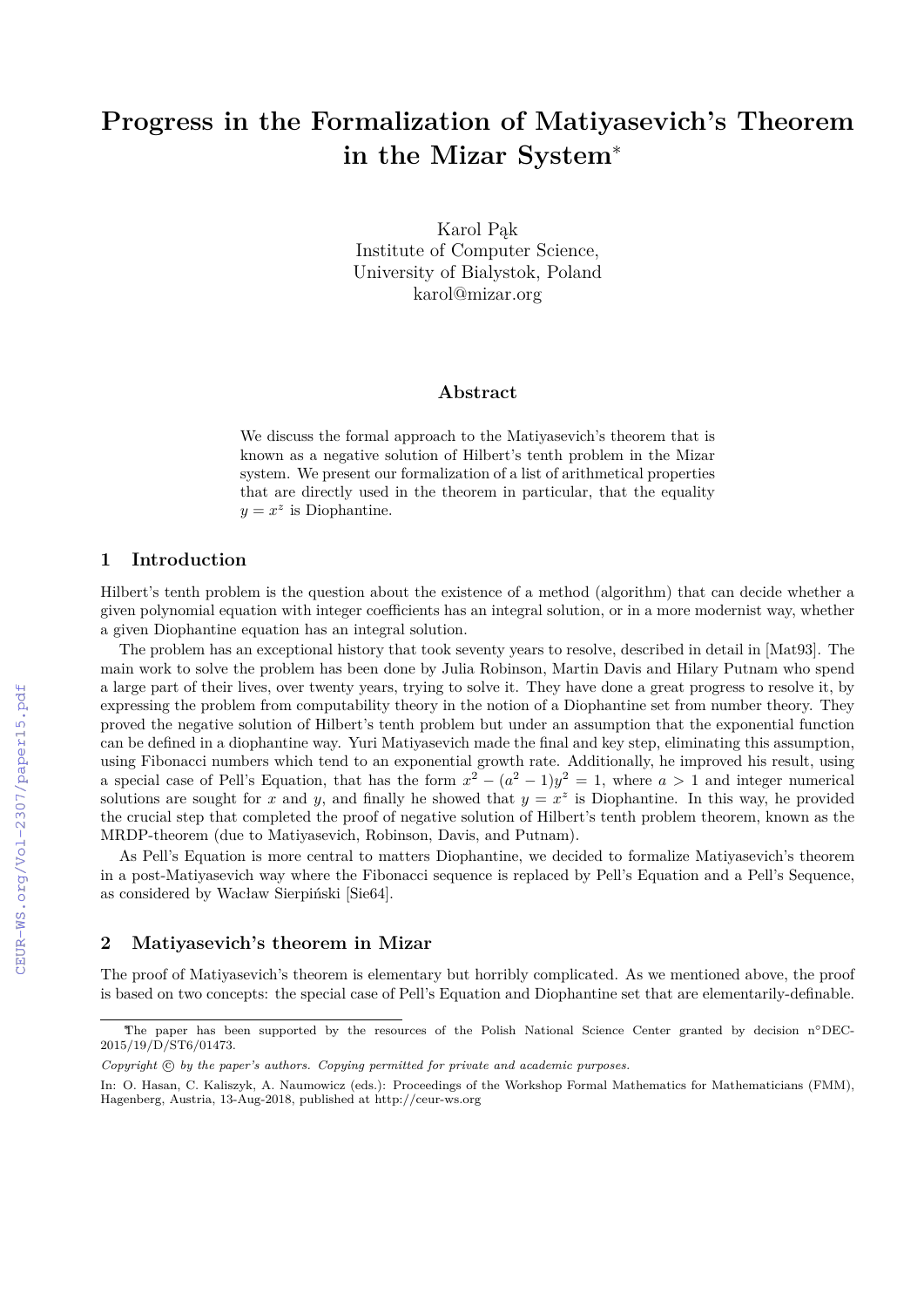#### *Pell's Equation*

It is easy to see that  $x_a(0) = 1$ ,  $y_a(0) = 0$  is an obvious solution of the special case of Pell's Equation. Additionally, if we know a solution of the Pell's equation, we can determine infinitely many solutions as follows:

$$
x_a(n+1) = a \cdot x_a(n) + (a^2 - 1) \cdot y_a(n), \ y_a(n+1) = x_a(n) + a \cdot y_a(n). \tag{1}
$$

In particular, we get the first non-trivial solution easily  $x_a(1) = a$ ,  $y_a(1) = 1$ , which is not easy to construct in the general case where the equation has form  $x^2 - Dy^2 = 1$  and we only know that *D* is a non-square natural number. Note that the existence of such a non-trivial solution is listed as #39 at Freek Wiedijk's list of "Top 100 mathematical theorems" [Fre100]. It is also important to note that Matiyasevich used dozens of properties of a special case of Pell's Equation in his proof, but he also used the existence of a non-trivial solution in the general case (for more detail see [Sie64]). Therefore, we started our formalization of Matiyasevich's theorem defining a solution of Pell's Equation (see [AP17a, AP17]) as follows:

definition

```
let D be Nat;
mode Pell's_solution of D \to Element of [:INT, INT:]
 means :: PELLS_EQ:def 1
(it'1)^2 - D * (it'2)^2 = 1;
```
end;

where we define a solution as a pair it of integers which fulfills the means condition where it '1 denotes the first coordinate of it and it'2 denotes the second ones.

Next we show that there is at least one pair of positive integers that is a non-trivial solution for a given D that is not a square

```
::$N #39 Solutions to Pell's Equation
theorem :: PELLS_EQ:16
 for D be non square Nat
   ex p be Pell's_solution of D st p is positive;
```
as well as that there exist infinitely many solutions in positive integers for a given not square D

```
theorem :: PELLS EQ:17
 for D be non square Nat holds
   the set of all ab where ab is positive Pell's_solution of D
 is infinite;
```
Then, we introduce the concept of *the least positive solution* of Pell's Equation. We call a pair  $\langle x_0, y_0 \rangle$  of natural numbers *the least* if is a positive solution of a given Pell's Equation and for each pair  $\langle x_1, y_1 \rangle$  of natural numbers that also satisfies the equation holds  $x_0 \leq x_1$  and  $y_0 \leq y_1$ . The order is partial and the least element does not have to exist in the general case, but we showed that the order is total on the set of positive solutions. We express this observation in the Mizar system as follows:

#### definition

```
let D be non square Nat;
 func min_Pell's_solution_of D \rightarrow positive Pell's_solution of D
   means :: PELLS_EQ:def 3
 for p be positive Pell's_solution of D holds
   it'1 <= p'1 & it'2 <= p'2;
end;
```
Based on the above functor, we define formally two sequences  $\{x_a(n)\}_{n=0}^{\infty}$ ,  $\{y_a(n)\}_{n=0}^{\infty}$  defined recursively above as two function  $Px(a,n)$ ,  $Py(a,n)$ , as follow:

definition

```
let a, n be Nat;
assume a is non trivial;
func Px(a,n) \rightarrow Nat means :: HILB10_1:def 1
  ex y be Nat st
```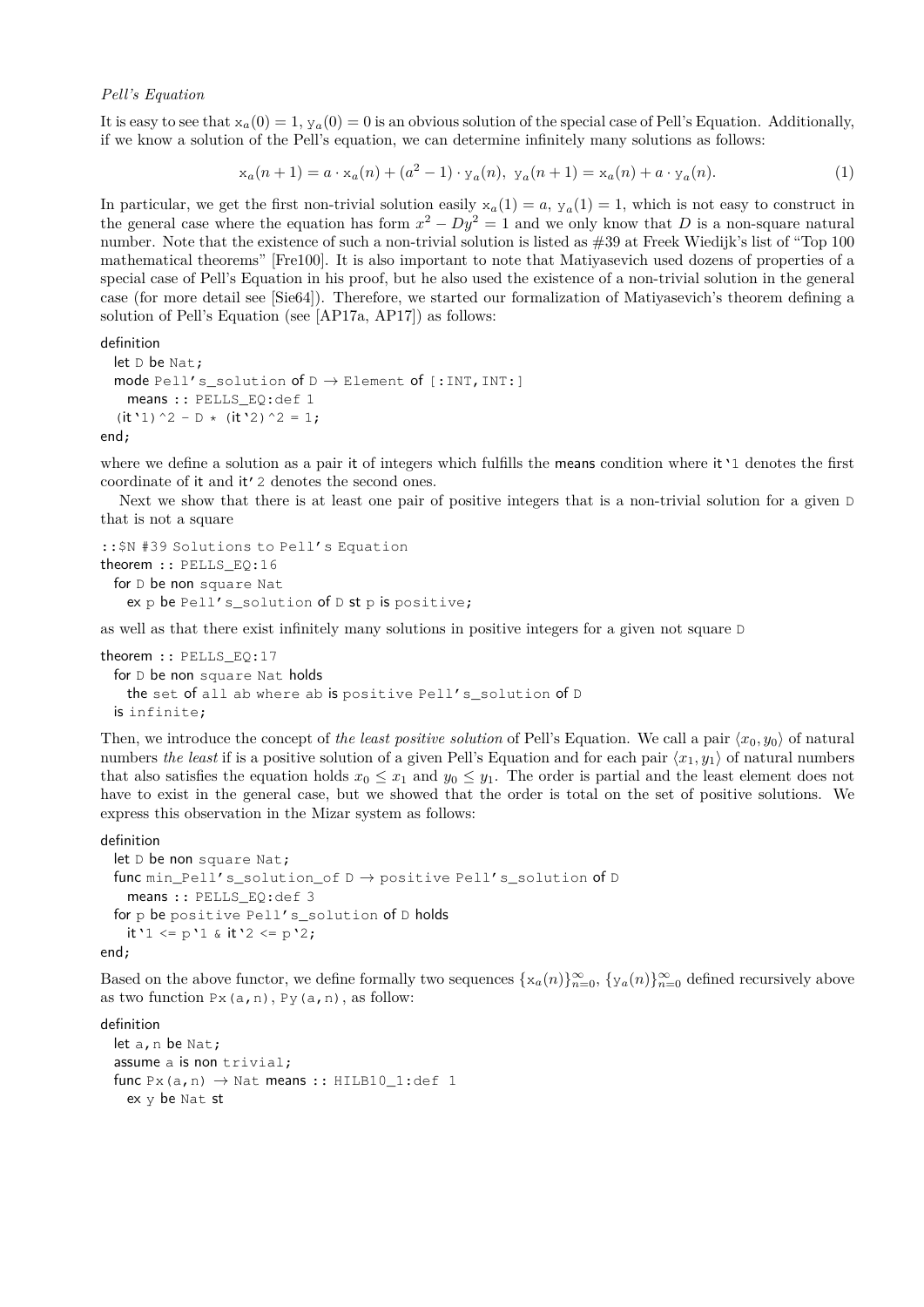```
it + y*sqrt (a^2-'1) =
  ( (min Pell's solution of (a^2-1)) '1 +
       (min Pell's solution of (a^2-'1)) '2*sqrt(a^2-'1) ) |^ n;
func Py(a, n) \rightarrow Nat means :: HILB10_1:def 2
  Px(a, n) + it * sqrt(a^2 - '1) =( (min Pell's solution of (a^2-1)) '1 +
   (min_Pell's_solution_of (a^2-1))'2*sqrt((a^2-1))) |^ n;
```
end;

and we show the simultaneous recursion equations

```
theorem :: HILB10_1:5
  [a,1] = min\_Pell's\_solution\_of (a^2-1);theorem :: HILB10 1:6
 Px(a, n+1) = Px(a, n) * a + Py(a, n) * (a^2 - '1) &
 Py(a, n+1) = Px(a, n) + Py(a, n) *a;
```
as well as we prove many dependencies between individual solutions to show congruence rules

```
theorem :: HILB10_1:33
 Py(a,n1),Py(a,n2) are_congruent_mod Px(a,n) & n>0
   implies
 n1,n2 are_congruent_mod 2*n or n1,-n2 are_congruent_mod 2*n;
```

```
theorem :: HILB10_1:37
 Py(a,k)^2 divides Py(a,n) implies Py(a,k) divides n;
```
Based on this properties we provide that the equality  $Py(a, z) = y$  is Diophantine. For this purpose we justify that for a given a, z, y holds Py(a,z) = y if and only if the following system has a solution for natural numbers x, x1, y1, A, x2, y2:

```
a>1 &
[x, y] is Pell's_solution of (a^2-1) &
[x1, y1] is Pell's_solution of (a^2-1) &
y1 >= y & A > y & y >= z &
[x2, y2] is Pell's_solution of (A^2-1) &
y2,y are_congruent_mod x1 &
A,a are_congruent_mod x1 &
y2,z are_congruent_mod 2*y &
A,1 are_congruent_mod 2*y &
y1,0 are_congruent_mod y^2;
```
Next, based on this result we prove that the equality  $y = x^2$  is also Diophantine.

```
theorem :: HILB10_1:39
   for x, y, z be Nat holds
     y = x \mid^{\wedge} ziff
     (y = 1 \& z = 0) or (x = 0 \& y = 0 \& z > 0) or (x = 1 \& y = 1 \& z > 0)or (x > 1 \& z > 0 \&ex y1, y2, y3, K be Nat st
         y1 = Py(x, z+1) & K > 2*z*y1 & y2 = Py(K, z+1) & y3 = Py(K*x, z+1) &
         (0 \le y-y3/y2 \le 1/2 \text{ or } 0 \le y3/y2-y \le 1/2) ;
```
Note that complete formal proofs are available in [Pak17].

## *Diophantine sets*

Diophantine sets are defined in informal mathematical practice as the set of all solutions of a Diophantine equation of the form  $P(x_1, \ldots, x_j, y_1, \ldots, y_k) = 0$  (often denoted briefly by  $P(\bar{x}, \bar{y}) = 0$ ) where P is a  $n + k$ -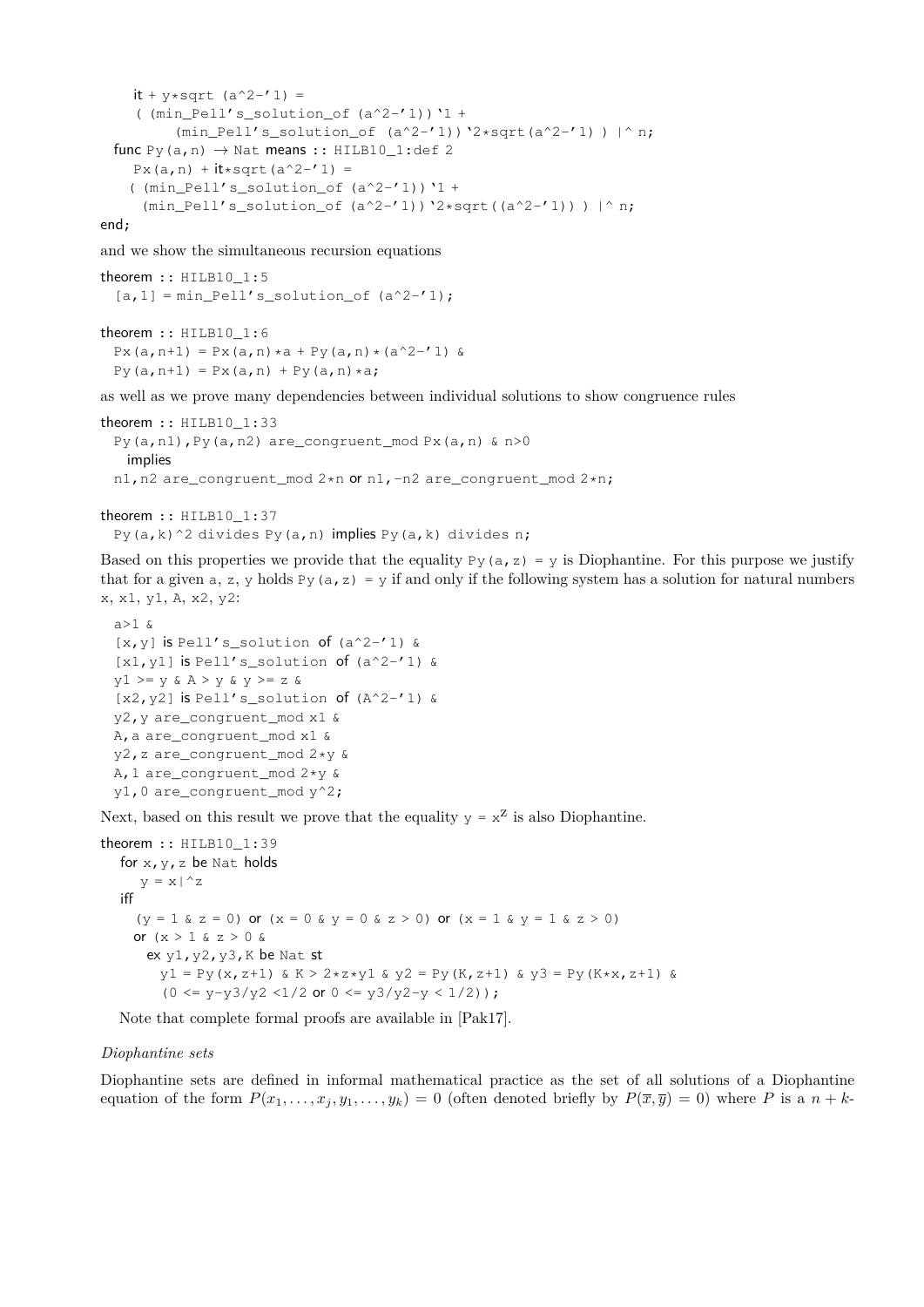variable polynomial with integer coefficients. However, Diophantine set is parameterized only by natural number *n* that plays the role of the dimension. Let us consider a subset *D* of all finite sequences of length *n* numbered from 0 developed in the Mizar Mathematical Library [BBGKMP] as n-element XFinSequence. *D* is called *Diophantine* if there exist a natural number  $k$  and a  $n + k$ -variable polynomial  $p$  such that each coefficient is an integer number and

$$
\forall_{x:n\mapsto\mathbb{N}}\ x\in D\Longleftrightarrow\exists_{x:n\mapsto\mathbb{N}}\ p(\overline{x},\overline{y})=0.\tag{2}
$$

Our Mizar version of the definition is already formulated in [Pak18] as follows:

```
definition
```

```
let n be Nat;
let D be Subset of n-xtuples_of NAT;
attr D is diophantine means :: HILB10 2:def 6
 ex m being Nat, p being INT-valued Polynomial of n+m,F_Real st
   for s be object holds
       s in D iff ex x being n-element XFinSequence of NAT,
                   y being m-element XFinSequence of NAT st
                     s = x \& eval(p, @(x^y)) = 0;
```
end;

Now we are ready to express and to prove algebraic equivalence formulated above in terms of Diophantine sets as follows.

```
theorem :: HILB10_3:23
 for n be Nat.
   for i1,i2,i3 be Element of n holds
     {p where p is n-element XFinSequence of NAT: p.i1 = Py(p.i2, p.i3) & p.i2 > 1}
   is diophantine Subset of n -xtuples_of NAT;
```

```
theorem :: HILB10_3:24
 for n be Nat
   for i1,i2,i3 be Element of n holds
     {p where p is n-element XFinSequence of NAT: p.i2 = (p.i1) |^ (p.i3)}
   is diophantine Subset of n-xtuples_of NAT;
```
Note that these two theorems can be found in the proof script  $HILB10_3$ .miz available at the authors' web site http://alioth.uwb.edu.pl/~pakkarol/FMM2018/.

## **3 Conclusions**

Our formalization has so far focused on the Diophantine property of two equations. We showed formally in the Mizar system that from the diophantine standpoint these equations can be obtained from lists of several basic Diophantine relations. We introduced also a concept of Diophantine set and we checked the usability of our concept proving that these equations are Diophantine Now we are working on the next equations explored in Matiyasevich's theorm to show finally that *Every computably enumerable set is Diophantine*.

## **References**

- [AP17] Marcin Acewicz and Karol Pąk. Formalization of Pell's Equations in the Mizar System. In Maria Ganzha, Leszek A. Maciaszek, and Marcin Paprzycki, editors, *Proceedings of the 2017 Federated Conference on Computer Science and Information Systems, FedCSIS 2017*, pages 223–226, 2017.
- [AP17a] Marcin Acewicz and Karol Pąk. The Pell's Equation. *Formalized Mathematics*, 2017.
- [BBGKMP] Grzegorz Bancerek, Czesław Byliński Adam Grabowski, Artur Korniłowicz Roman Matuszewski, Adam Naumowicz, and Karol Pąk. The Role of the Mizar Mathematical Library for Interactive Proof Development in Mizar. *J. Autom. Reasoning*, 61(1-4):9–32, 2018.

[Mat93] Yuri Matiyasevich. *Hilbert's Tenth Problem*. MIT Press, Cambridge, Massachusetts, 1993.